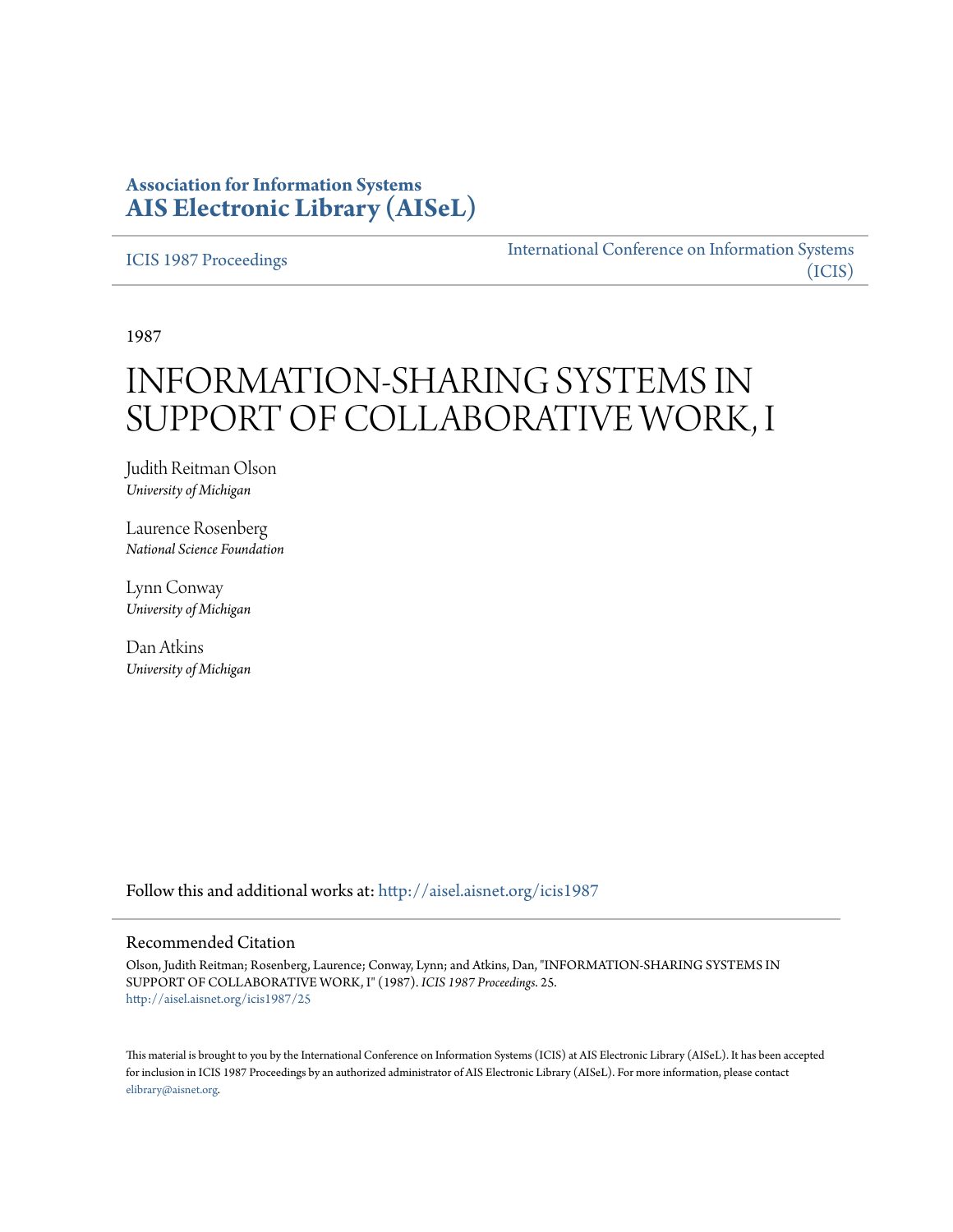### INFORMATION-SHARING SYSTEMS IN SUPPORT OF COLLABORATIVE WORK, <sup>1</sup>

Co-Chairs: Judith Reitman Olson University of Michigan

Laurence Rosenberg National Science Foundation

#### "EXPRES: Research Issues in Building and Implementing a Platform for Collaboration Technology"

Judith Reitman Olson Lynn Conway Dan Atkins University of Michigan

While computing technology has influenced many aspects of business, there are still many new avenues to explore. Communication, collaboration, and information acquisition and dissemination still rely on Communication, collaboration, and information acquisition and dissemination still rely on technologies such as paper and printing. video and audio tape, the mail, the telephone, and face-to-face interaction. Many businesses have discovered text-only computer mail, and special software has been developed to make possible either synchronous or asynchronous text-only computer conferencing. While electronic mail has had <sup>a</sup> significant impact on the communication patterns of certain businesses, traditional technologies still dominate.

To what extent can present and near-future technology have <sup>a</sup> major impact on the communication, collaboration and information acquisition and dissemination habits of businesses? What problems must be overcome to make this technology a viable alternative?

The most effective way to encourage electronic communication is to get a high-performance workstation into the hands of individual business people with easy-to-learn and easy-to-use powerful software that can send and receive information from <sup>a</sup> variety of hardware and software environments. It is clear that businesses are ready for this technology; current developments within the computer industry suggest that now is the time to concentrate our efforts in order to make electronic communication a reality.

To this end, the National Science Foundation created and funded the EXPRES project. EXPRES, EXPerimental Research in Electronic Submission, is <sup>a</sup> three-year \$6 million project awarded to the University of Michigan and Carnegie Mellon University. The goal of EXPRES is to create and propagate <sup>a</sup> system that helps people collaborate in work, and generate and send compound documents (documents with spreadsheets, graphics, voice, and images as well as text) among dissimilar hardware and software environments. The compound document that is sent will not be just <sup>a</sup> "flat" printable document. The recipient of the document will be able to edit the text, spreadsheet models, images, etc., and send the revision back for further editing, Furthermore, collaborators will be able to simultaneously work on the same document, conversing by telephone while alternately editing the work, seeing the other's changes in real time.

At present, the research on EXPRES focuses on how to shape two core systems, Diamond and Andrew, to be useful for <sup>a</sup> rich prototype task, that of preparing, filing, retrieving, electronically mailing, printing, and reviewing documents like NSF grant proposals. Diamond is <sup>a</sup> multimedia mailer developed by Bolt, Beranek, and Newman (project partners with Michigan). Andrew is <sup>a</sup> computing environment under development at Carnegie Mellon. Both are systems with powerful multi-media editors; each is intended to grow into <sup>a</sup> full, multi-media mailer that will function across heterogeneous hardware and software. The fact that there are two core systems encourages development and testing of their interoperability.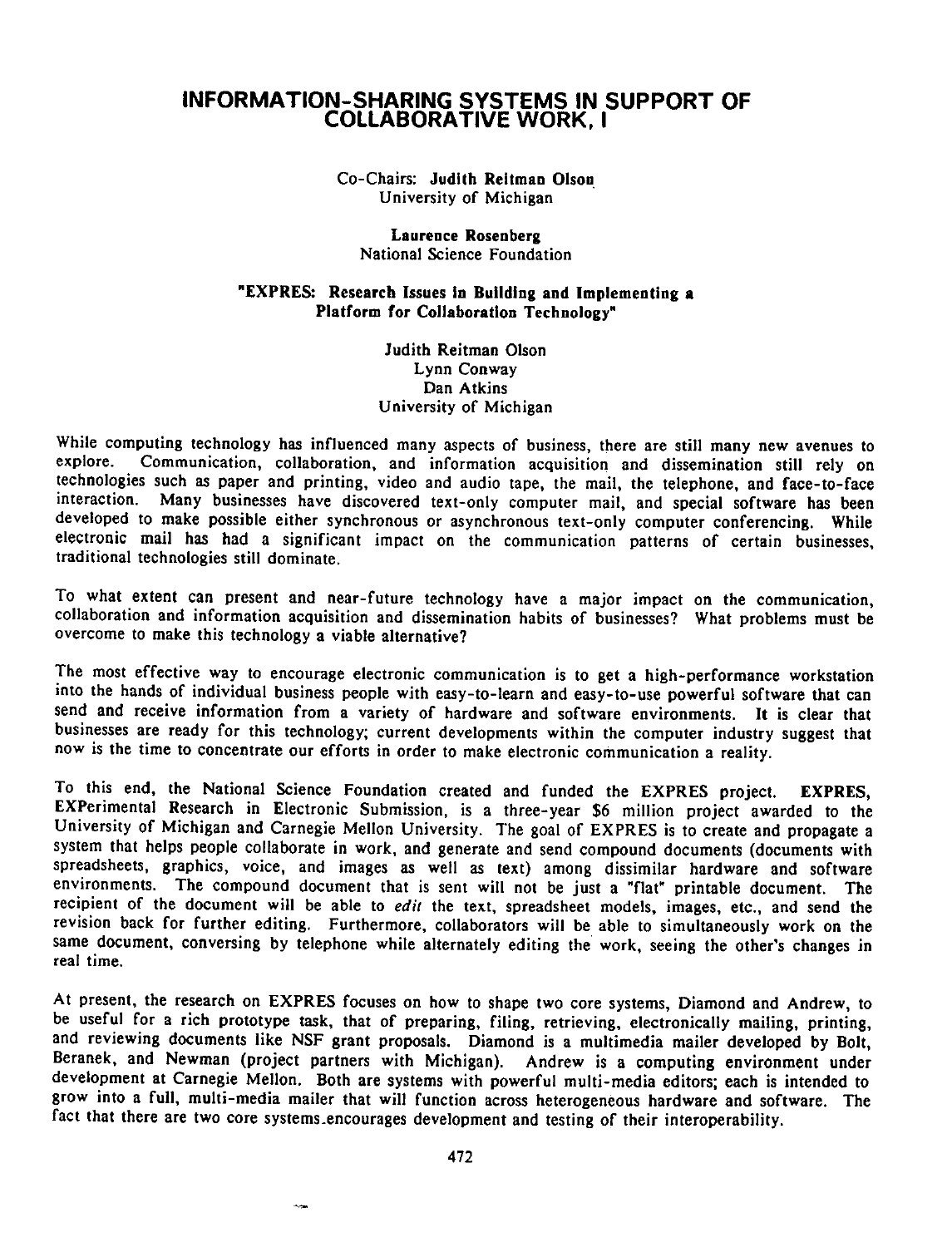

Figure 1. A Sample Diamond Screen

Currently, the Diamond system, whose interface is shown in Figure 1, can mail compound documents among Suns that run UNIX. Work is proceeding on expanding the types of media that can be included (e.g., charts, equations, tables, and annotations), to include a more powerful printing capability (that will allow page previewing capabilities and TeX printing processes) and to expand the kinds of systems that documents can be sent among.

The Andrew system, whose interface is shown in Figure 2, is the campus computing environment at Carnegie Mellon. Andrew is designed to support multi-media document preparation, electronic mail and conferencing, and instructional software development. Andrew runs on IBM-RT, Sun and MicroVax systems; IBM-PCs have limited access to Andrew. A central component of Andrew is Base Editor (BE2), which can be used to combine text, diagrams, and mathematical equations as well as customized, user-defined objects. Andrew already has a mail and bulletin board system and is connected to the major academic networks. Carnegie Mellon plans to extend and enhance the editor so that it can accommodate spreadsheets, annotations, footnotes, cross-references, indices and bibliographies.

Initially, EXPRES is being built for "high end" workstations such as the Sun, Apollo, MicroVax, and the IBM-RT. However, both Carnegie Mellon and Michigan are committed also to creating access to EXPRES software for users of PCs and Macintoshes. The X-Window system (from MIT's Project Athena) has been adopted as the windowing platform for EXPRES. X is the front running candidate for an industry standard for windowing. EXPRES project team members are additionally participating in meetings to expand existing Office Documentation Architecture (ODA) standards to encompass the complexities of multi-media document exchange.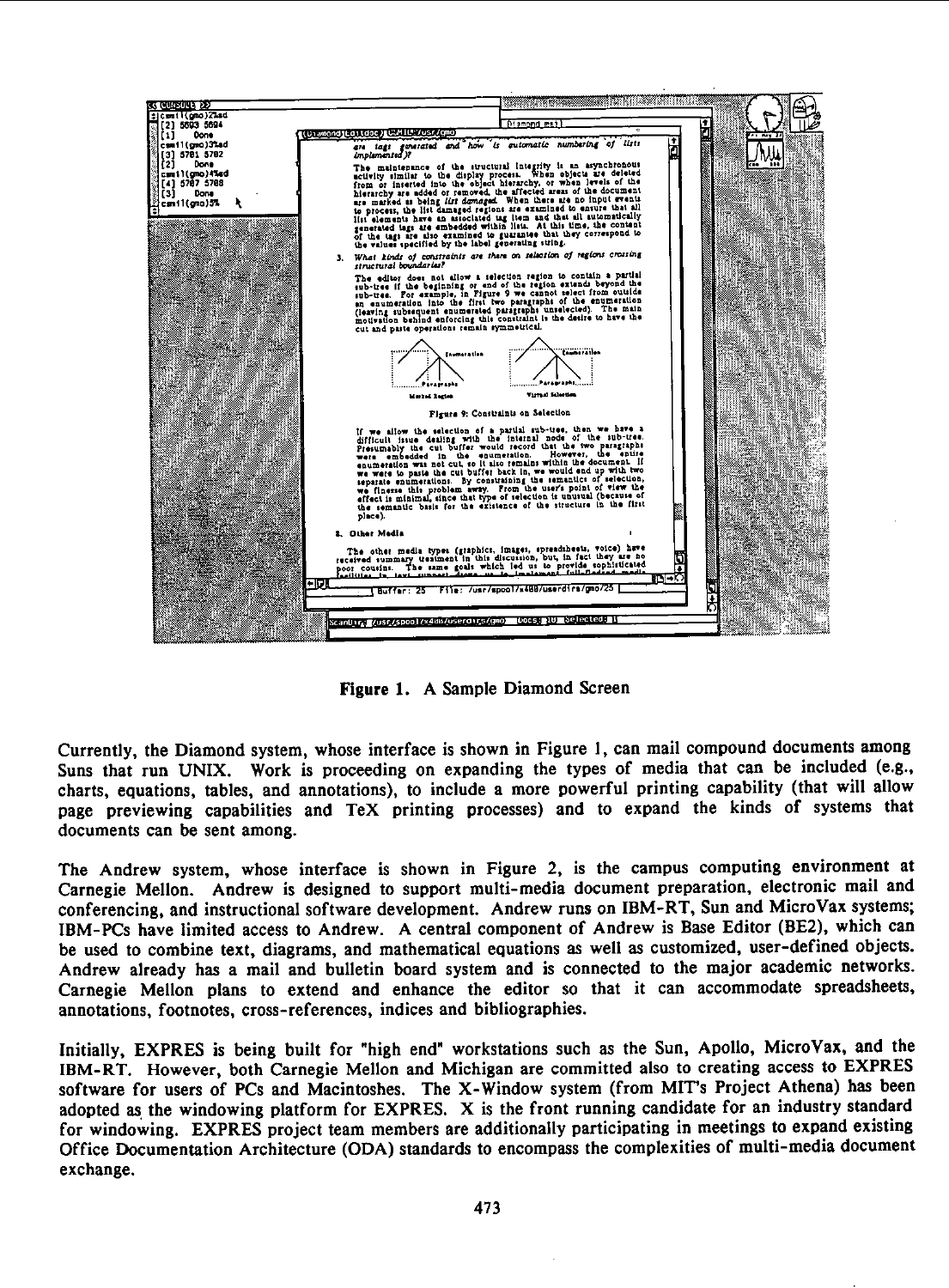

Figure 2. A Sample Andrew Screen

A number of research studies are underway in the EXPRES project. This research has to do with the growth of standards for interoperability, design of the user-interface to complex systems, development of principles of instructional and reference documentation, design of systems to have full functionality for real work, and assessment of the impact of deploying EXPRES.

Standards for Development. Currently, there are no standards for sending multi-media documents 1. across networks among different software/hardware environments. Several candidate frameworks for standards have emerged, but industry has not adopted one of these universally. After extensive analysis, EXPRES researchers at Michigan and Carnegie Mellon have decided to work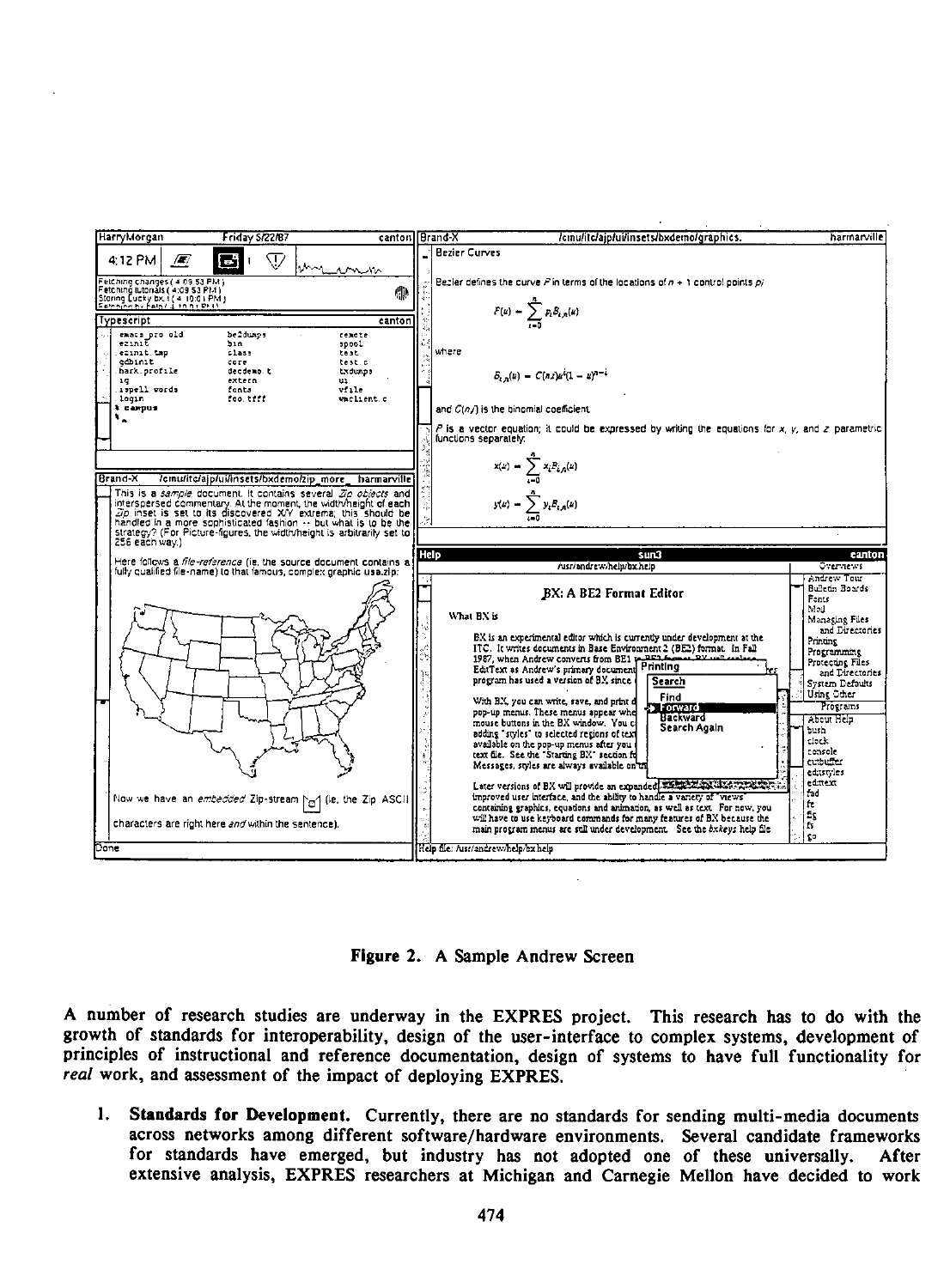with the ODA standards. However, since these are currently incomplete, EXPRES is committed to participating in the international movement to expand the standards and develop the details.

- 2. The Design of System Functionality Sufficient for Real Work. Because the target tasks for which EXPRES is being designed (the creation and review of NSF proposals) are real work, issues arise about whether the system can support the full set of functions required. A particular concern about the kinds of systems that are accessible to a large number of people within and between corporate boundaries is the issue of security, authentication, and privacy. Systems that support collaboration also need to concern themselves about how they support the power balance among the participants in both cooperative work and negotiations. There are both technological and user-interface issues focused on assuring that the system can support the full functionality.
- 3. The Design of n Consistent User Interface to n Complex System. The number of functions available in <sup>a</sup> multi-media editor and mailer is far greater than that for any software for a single media type. Complexity could be an overwhelming hurdle for the user. Research is under way to reduce the complexity by designing the user interface to be consistent across media types and by making the number of rules the user has to learn and remember small. Issues about the mechanics of the command dialog also emerge: How deep or broad should the menus be (they contain <sup>a</sup> large number of functions or options in this complex system)? How do users manage many windows to keep track of what they are doing?
- 4. The Design of Documentation for Both Instruction and Reference. Another major hurdle for the acceptance of the EXPRES system involves the ease with which the casual user can learn the system. Documentation guidelines are being researched as part of the EXPRES project in the course of writing and testing documentation for EXPRES. They will be based on research here and elsewhere on how to conform the documentation to both the various phases of learning (initial introduction, full instruction, later reference) and to the variety of potential users of this system (e.g., secretaries, engineering collaborators, and managers).
- 5. Measurement of the Impact of EXPRES on Work and Collaboration. EXPRES is expected to change the way work is done. Research is under way to measure the impact of EXPRES on collaboration. In academics, collaboration has increased steadily since the 1940s. some of it perhaps attributable to the growth of technology to speed and ease of transmission of information over distance. We are currently measuring baseline information on how many people collaborate on NSF proposals; we will compare these baseline measures with those obtained after EXPRES is deployed. There is <sup>a</sup> pilot study of impact under way: We are deploying an early version of UM-EXPRES at several sites whose workers now communicate heavily by electronic mail and Federal Express paper mail. We will monitor the change in activity among these sites as they learn and use EXPRES over the next two years.

These studies are expected to contribute significantly to practical and academic goals:

- o to the development and propagation of EXPRESS itself,
- o to the information technology community concerned with building complex interoperable systems that are not only technically sound but also usable and functional, and
- o to the general business community so they can prepare their organizations to capitalize on the emerging new technology to support communication and collaborative work.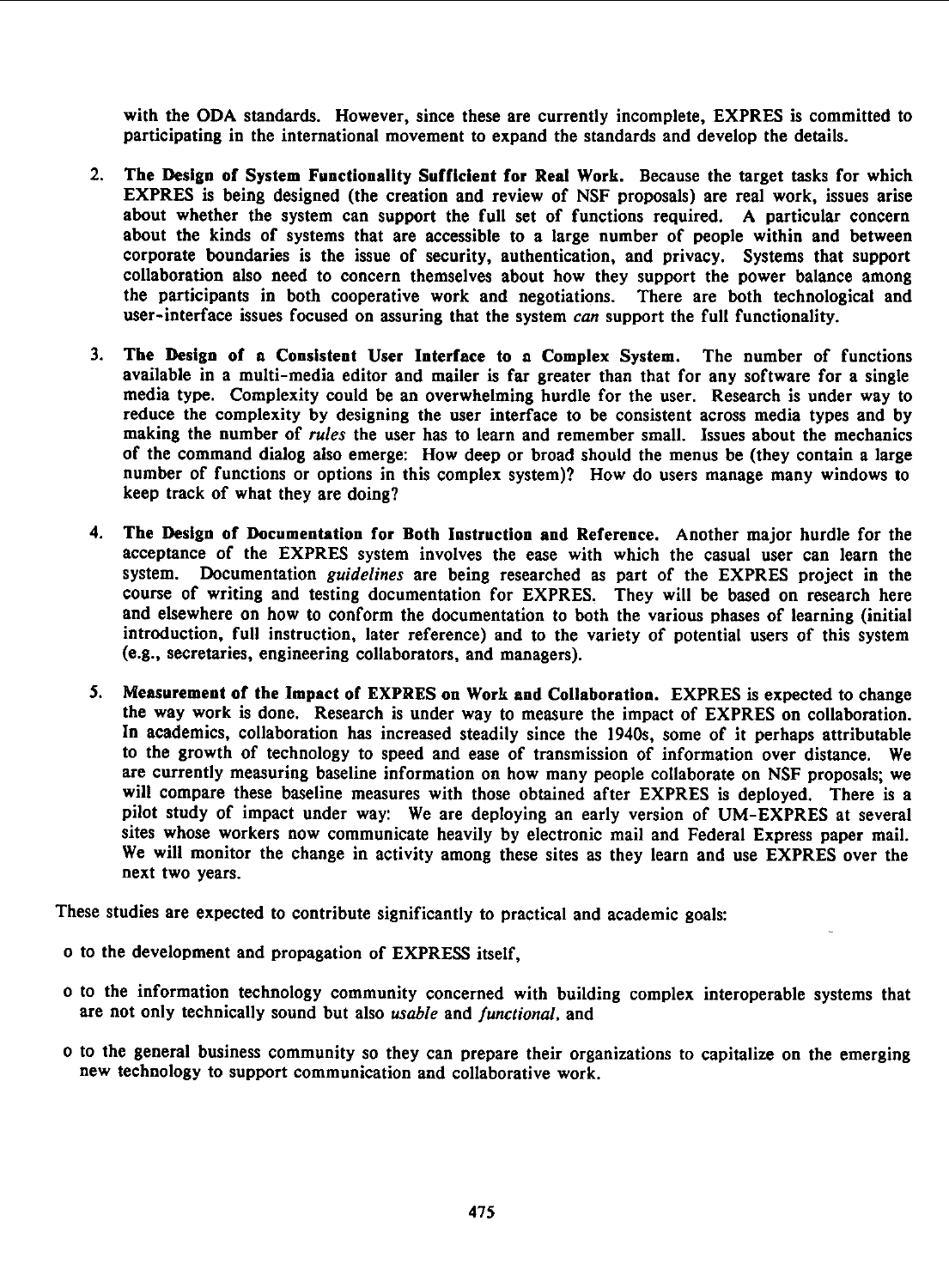## INFORMATION-SHARING SYSTEMS IN SUPPORT OF COLLABORATIVE WORK, 11

#### Chair. Lee Sproull Carnegie Mellon University and Stanford University

#### "Beyond Personal Computing: Computer Tools for Interpersonal Work"

This panel will report three of the most recent developments in building computer tools for interpersonal work. One suite of tools helps people manage and process their electronic mail. A second helps people comment electronically on their colleagues' or students' papers. A third helps people manage collaborative work such as project meetings. The speakers and their projects follow.

#### "Information Lens: An Intelligent System for Information Sharing and Coordination"

#### Thomas Malone Sloan School of Management Massachusetts Institute of Technology

This report will describe an intelligent system that (1) helps people filter, sort, and prioritize electronic messages they receive, (2) helps them find useful messages or other documents they would not otherwise have seen, and (3) supports common actions they may take on receiving certain kinds of messages. The system exploits concepts from artificial intelligence such as frames, production rules, and inheritance networks, but it avoids the unsolved problems of natural language understanding by providing users with <sup>a</sup> rich set of semi-structured message templates.

In addition to electronic mail, bulletin boards, and conferencing, this basic framework supports a surprising variety of other applications including a simple calendar management application demonstrated here. The user interface for the system is based on <sup>a</sup> consistent set of "direct manipulation" editors that expose the underlying knowledge representations in <sup>a</sup> way that is simple for non-programmers to use and that can be incrementally adopted and enhanced by members of <sup>a</sup> group.

#### "Comments: Computer Support for Response to Writing"

Christine M. Neuwirth College of Humanities and Social Sciences Carnegie Mellon University

Written comments constitute one of the most widespread means of providing writers with response. Carnegie Mellon's Center for Educational Computing in English has created the Comments program in order to study computer support for response to writing. Underlying the development of the Comments program is the following design principle: a program to support response to writing should be a communicationsupport program. Writers and readers can use the Comments program to "talk" about a piece of writing asynchronously over a campus-wide network of advanced-function workstations. Besides facilitating written dialogues, computer-based comments may be more effective than handwritten comments for several reasons. First, handwritten comments in the margins of hard copy documents are limited by space and tend to be somewhat "telegraphic" and difficult to interpret. On the other hand, comments at the end of documents are less closely tied to specific locations in a document and tend to be correspondingly less specific. In